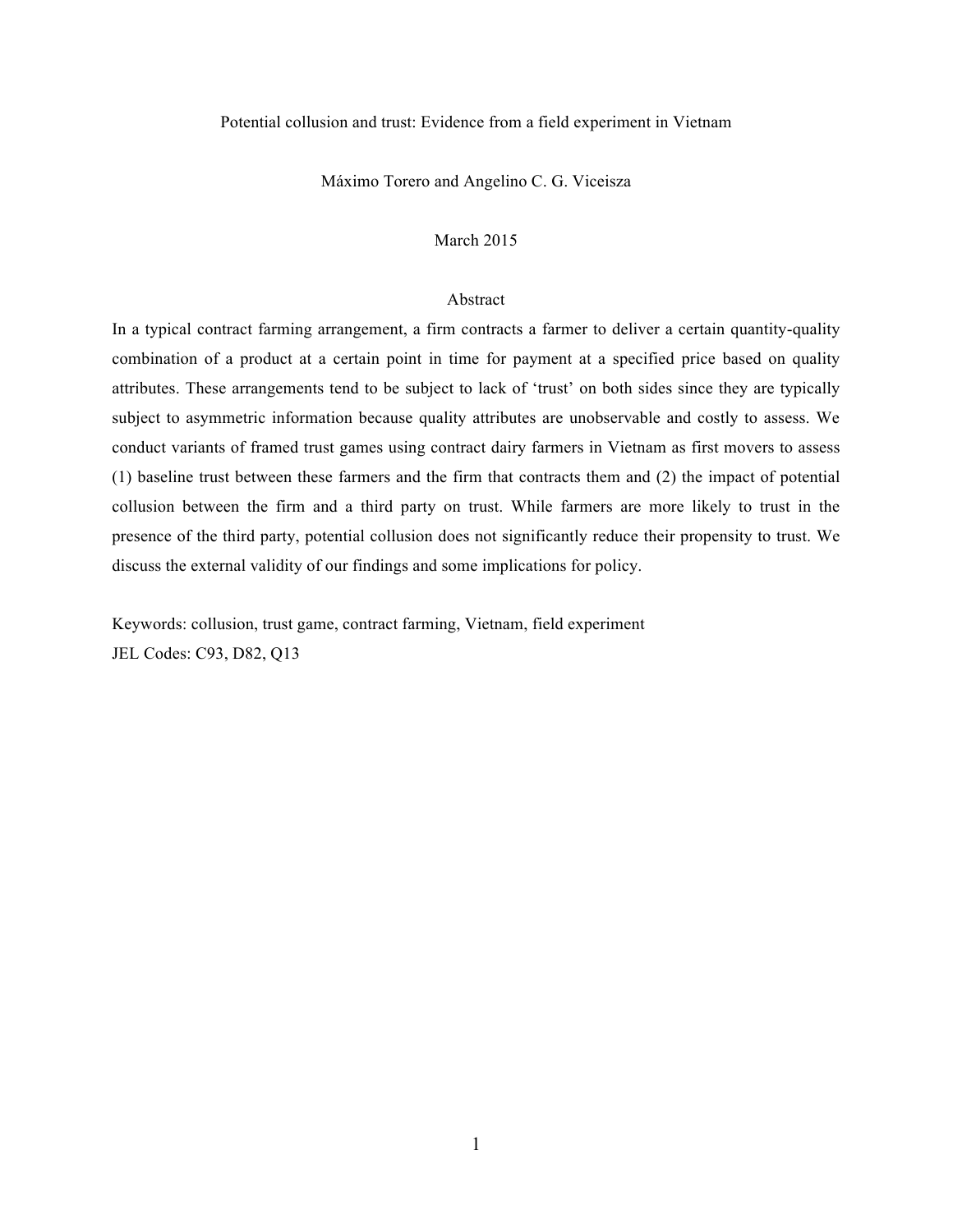Máximo Torero (Corresponding Author) International Food Policy Research Institute (IFPRI) 2033 K Street NW, Suite 400 Washington, DC 20006 United States of America Phone: +1-202-862-5662 Fax: +1-202-439-4467 Email: m.torero@cgiar.org

Angelino C. G. Viceisza Spelman College 350 Spelman Lane SW Atlanta, GA 30314 United States of America Phone: +1-404-270-6055 Fax: +1-404-270-6049 Email: aviceisz@spelman.edu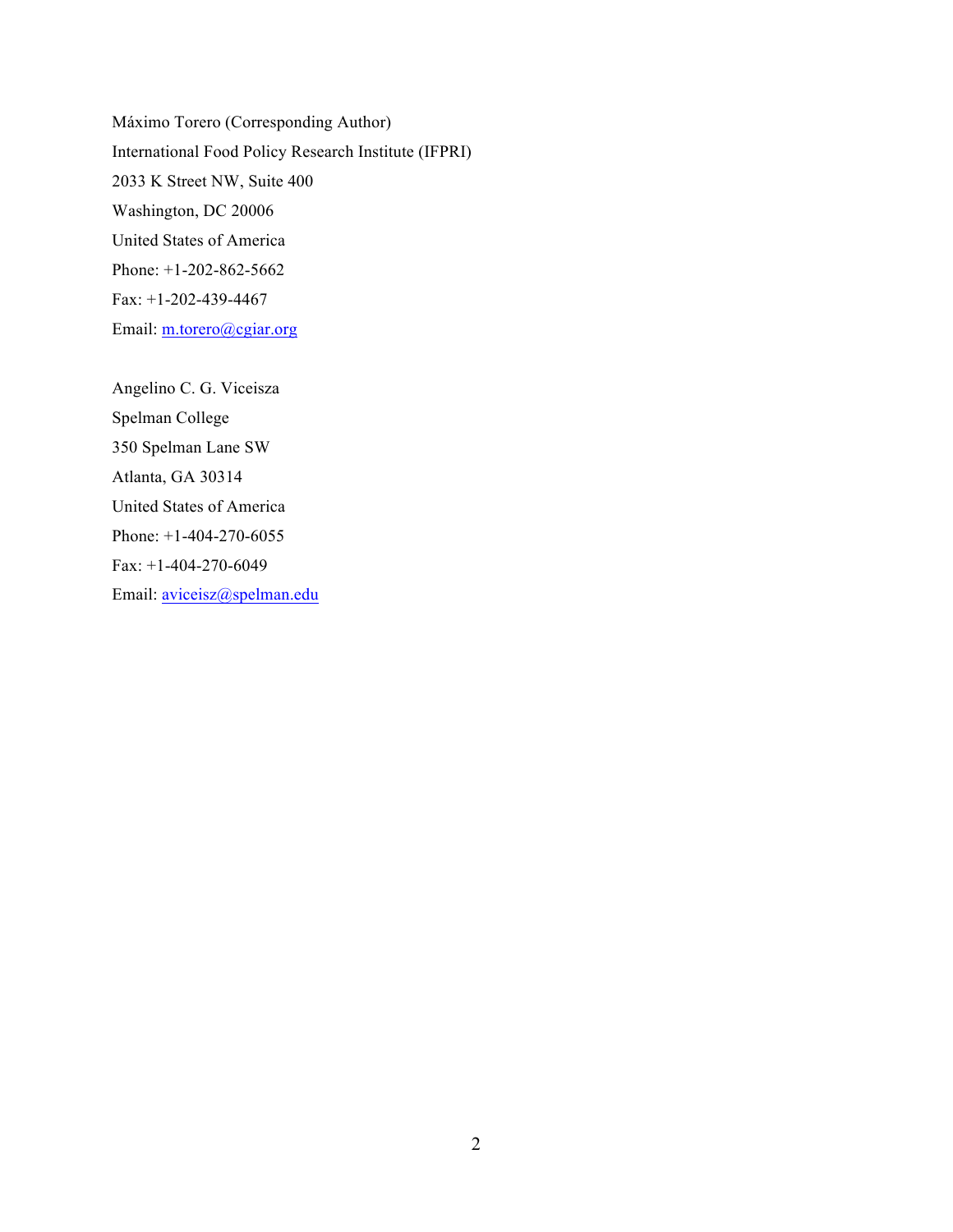### **1. Introduction**

Trust is important for sustaining relationships, even when such relationships are formalized by contracts. This insight has sparked a relatively large and growing literature on trust, reciprocity, and mutual cooperation, particularly in developing countries where formal institutions tend to be weak. Berg et al. (1995), Cox (2004), Fafchamps (2004), Hill et al. (2012), and the numerous references within all discuss the importance of trust and reciprocity for engaging in economic transactions. Insight into the conditions under which trust can be built, sustained, or undermined is therefore crucial for understanding the potential existence of formal and informal institutions.

One such institution is contract farming. In a typical contract farming arrangement a firm contracts a farmer to deliver a certain quantity-quality combination of a product at a certain point in time for payment at a specified price (see for example Glover 1987, de Janvry et al. 1991, Porter and Phillips-Howard 1997, Roy and Thorat 2008, Miyata et al. 2009 and the references within for additional discussion). These arrangements tend to be complicated since typically there is asymmetric information on both sides. Additionally, both parties may have incentives to renege on the contract when the specified time comes (for example, Boselie et al. 2003 and Reardon and Berdegué 2002).

The key problem of asymmetric information arises when quality attributes are unobservable and a special technology is required to assess them given the price of the product is based on such quality attributes. In the absence of such ability to verify quality, both sides can 'cheat' and thus lack of trust emerges. In an environment in which the contracting firm possesses such technology and the farmer does not, the final quality assessment remains unobservable to the farmer and, therefore, the contract is incomplete (Gow and Swinner 1998) and subject to the traditional problem of moral hazard. This can have important consequences for farmers' trust levels, since the firm may ex post try to discredit the quality of farmers' goods in an attempt to reduce the agreed-upon price. Vukeena and Leegomonchai (2006) indicate that this may result in farmers under-investing in productivity or quality improvements. This could also lead to a reduced tendency to engage in contracts and higher likelihood for contract breach. Reardon et al. (2003) find that these issues are further exacerbated in the case of smallholder farmers.

This article adds to an existing literature on third-party intervention in trust games (see for example Vollan 2011 in field contexts) by exploring whether potential collusion between the third party and the second mover reduces trust.<sup>1</sup> We conduct framed field experiments (FFEs; Harrison and List 2004) with Vietnamese dairy farmers as first movers and the firm by which they are contracted as potential second movers (this is further discussed in the study design section). Our experimental design comprises three between-subjects treatments. The first treatment is a dichotomous trust game (TG). The second treatment introduces a third party in the trust game (3TG), the so-called "auditor," who has the option to force the

 $1$  Our article also contributes to an existing literature on credence goods (see for example Dulleck et al. 2011).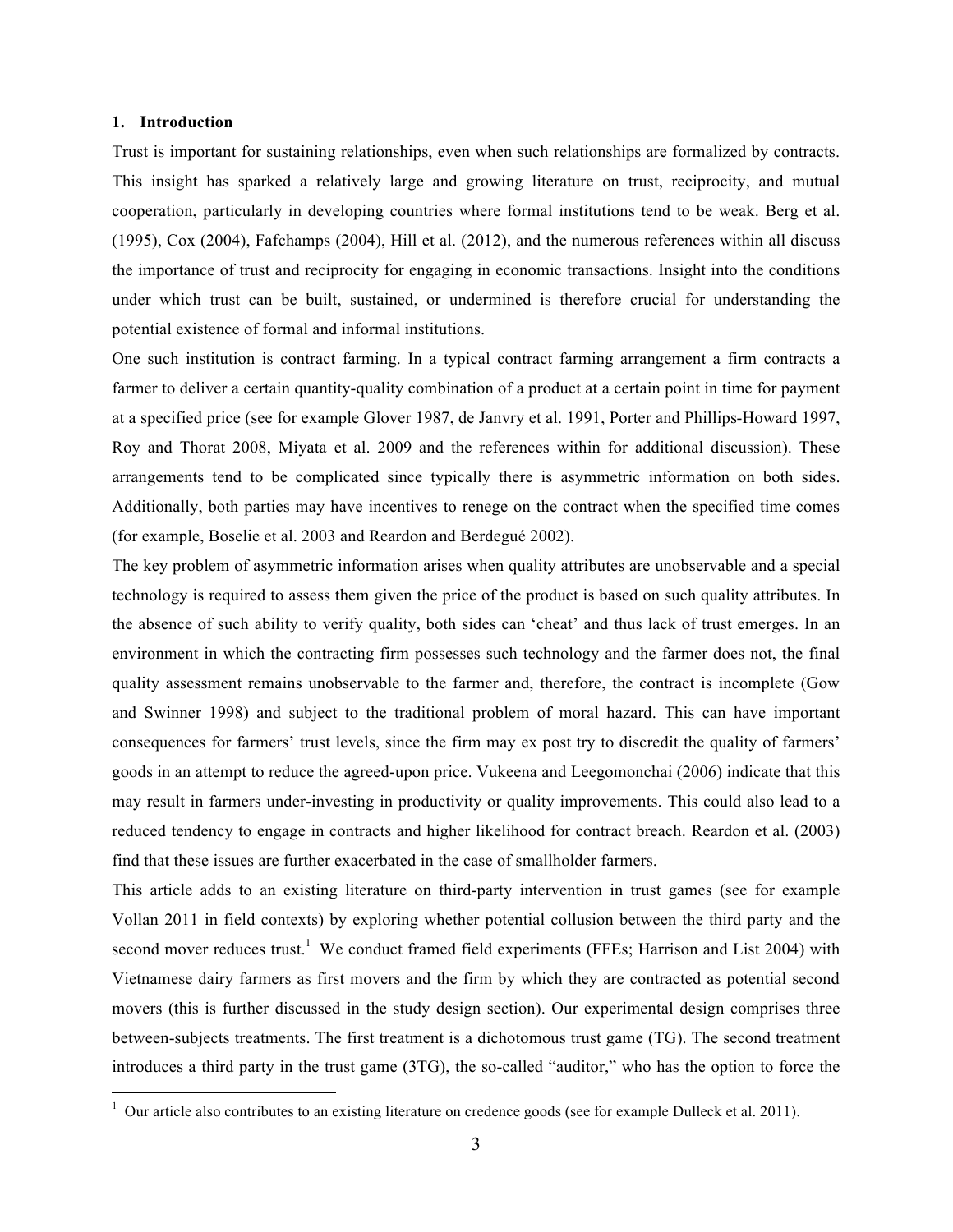firm to reciprocate when trusted. Finally, the third treatment allows for potential collusion between the firm and the auditor (3TGC). In particular, if the firm chooses not to reciprocate when trusted, the auditor has the option to share the benefits from defection with the firm, thus making them both better off and leaving the farmer with nothing. We are interested to what extent the potential for collusion affects farmers' likelihoods to trust.

The experiments reported in this article are part of a larger project that seeks to test contract-farming arrangements between a dairy distributor in Vietnam and its contract farmers using randomized controlled trials (RCTs). One of the RCT treatments (see Saenger et al. 2014 for more detail) put in place the following third-party quality-verification system. Every farmer received three non-transferable vouchers, each valid for one independent analysis of milk quality. Vouchers could be executed whenever eligible farmers felt the need to challenge the testing results reported by the milk company. The experiments reported here relate to these RCTs in the following way.

First, since the firm currently assesses milk quality using three tests, two of which occur *behind closed doors*, there is distrust between the firm and its contract farmers.<sup>2</sup> TG represents this status quo of distrust. Specifically, we can think of a second-mover defection in TG as the external situation in which the firm fails to give the farmer the highest assessment for all three milk tests. Second, 3TG represents the quality-verification intervention. In particular, the third mover's action forcing the second mover to reciprocate when trusted can be seen as the case in which the laboratory contests the firm's assessment. Finally, 3TGC represents a situation in which the firm and the test lab collude at the expense of the farmer. While the RCTs were designed to mitigate collusion, farmers could still have the perception that the firm may seek to bribe the test lab. The 3TGC allows us to test this a priori.

Like previous studies, we find that farmers significantly respond to the introduction of a third party – they are more likely to trust in 3TG than in TG. However, the potential for collusion does not significantly reduce their propensity to trust.

The remainder of the article proceeds as follows. Section 2 discusses the design of the study. Section 3 covers the main results. Finally, Section 4 concludes and discusses some policy implications.

## **2. Study design**

A subsample of the farmers in the abovementioned RCTs participated in the FFEs. These farmers were located in two representative provinces, Long An and Tien Giang, south of Ho-Chi-Minh City (HCMC), and delivered to four milk collection centers (MCCs) belonging to the contracting firm.

## **2.1 Experimental games**

As explained in the introduction, we conducted three types of *framed* trust games: TG, 3TG, and 3TGC.<sup>3</sup>

 $\frac{2}{3}$  The baseline survey shows that almost 50% of the farmers disagree that the firm is trustworthy.<br> $\frac{3}{3}$  Complete subject instructions are available from the authors' websites.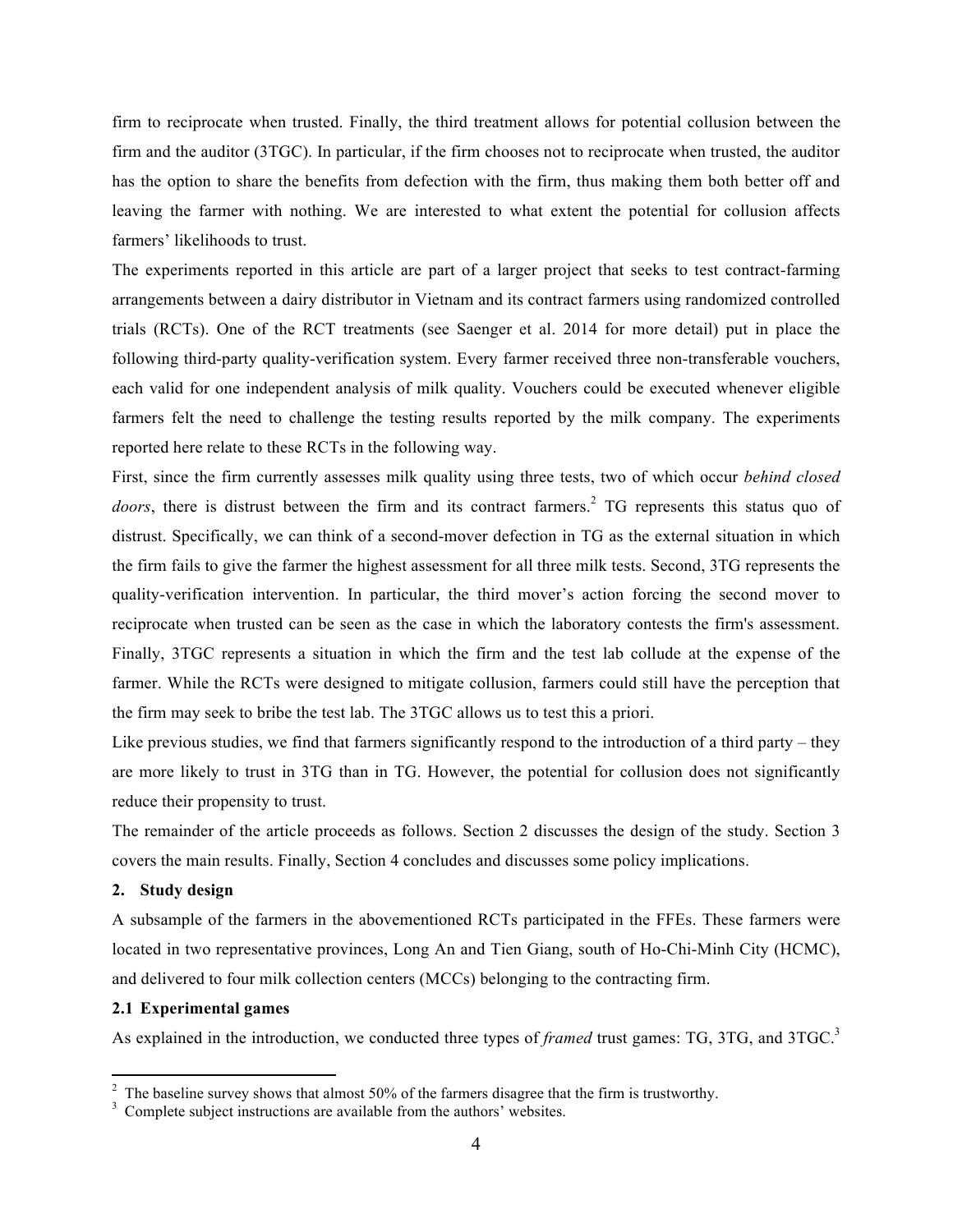We framed the games in order to facilitate subject understanding. Each farmer was randomly allocated to one of the games.



**Figure 1. Extensive form of trust game (TG)**

Figure 1 displays the extensive form of TG. At the beginning of the game, both the first mover (the farmer, player FA) and the second mover (the firm, player FI) had 40,000 Vietnamese dong (VND).<sup>4</sup> The farmer had the choice between not investing (a move denoted by E for "exit") or investing in a fund managed by the firm (a move denoted by T for "trust"). If the farmer chose E, the game ended and both players had 40,000 VND. If the farmer chose T, then the firm received 120,000 VND in addition to the initial 40,000 VND as a benefit of the investment. The firm then had the choice between keeping all 160,000 VND and leaving the farmer with 0 (a move denoted by D for "defect") or paying the farmer his return on investment by splitting the money equally at 80,000 VND (a move denoted by R for "reciprocate").<sup>5</sup>





Figure 2 displays the extensive form of 3TG, which introduced an auditor (player AU) who had a role to play only if the firm did not reciprocate. The auditor could leave the situation as is (a move denoted by L for "leave") or rule that the firm had to reciprocate (a move denoted by I for "intervene"). We calibrated the game such that, if action I were taken, the firm would have the same payoff as if s/he had

<sup>&</sup>lt;sup>4</sup> During the month the experiments were conducted, US\$1 was on average equal to 17,811.35 VND. The total daily income for this sample is approximately 176,671 VND (standard deviation: 134,974 VND).

<sup>&</sup>lt;sup>5</sup> This is a dichotomous version of the trust game. Both the farmer and the firm had only two possible actions, as in Hill et al. (2012). This is different from for example the trust game in Berg et al. (1995) where players had more than two possible actions.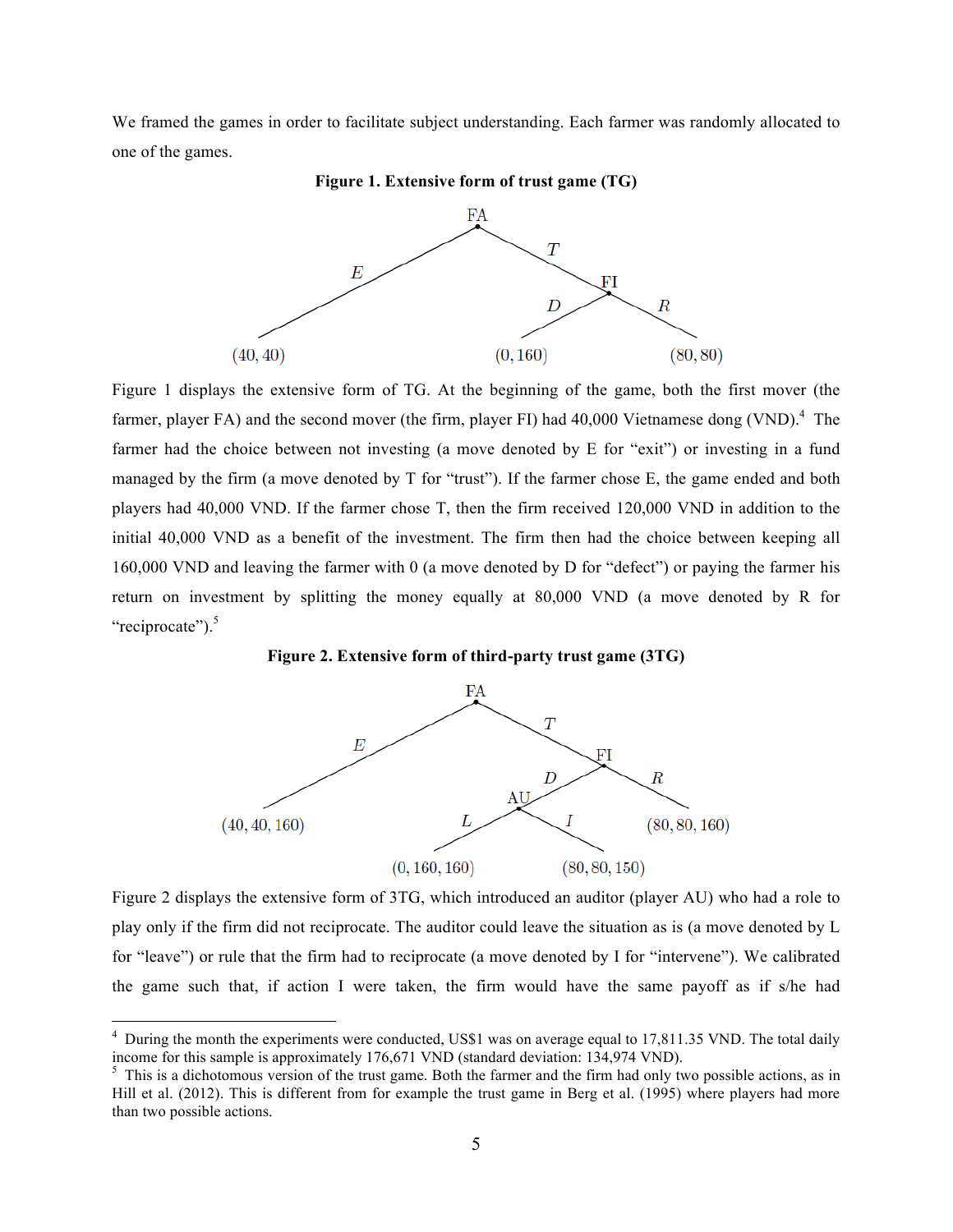reciprocated. So, differential behavior across TG and 3TG by the farmer would depend on whether or not she expected the auditor to intervene if the firm chose D. We also calibrated the game such that action I was costly, because we wanted uncertainty as to whether or not the auditor would choose I. A costly action I was also easier to motivate to the subjects, given the parallel with the naturally occurring environment, for example, if legal action were to become necessary to discipline the firm.<sup>6</sup> Empirically, if farmers did not expect the auditor to choose I, there should be no statistically significantly different behavior across TG and 3TG. The fact that there is, suggests that farmers expect the auditor to intervene.

**Figure 3. Extensive form of third-party trust game with potential collusion (3TGC)**



Finally, Figure 3 displays the extensive form of 3TGC, which allowed for the possibility of collusion between the firm and the auditor. Relative to the 3TG, the auditor had a third possible move (denoted by C for "collude") in which the benefits from the investment would be shared with the firm at the expense of the farmer. This action was also costly, since colluding requires effort.

### **2.2 Protocol**

Our protocol starts from the premise that we are interested in farmers' trust levels across the different treatments. Given this and the fact that manually implementing multi-person sequential games is complex in the field, we maintained the following protocol. 204 dairy farmers were randomly assigned to play the role of first mover in TG, 3TG, or 3TGC. Similarly to experiments where subjects play with computer agents, the assistant experimenter played the roles of the second (the firm) and third movers (the auditor). The assistant experimenter prepared a sheet of random second-mover responses (that is, R or D) and third-mover responses (that is, L, I, or C) beforehand, which were tagged by the first mover's seat number.<sup>7</sup> As illustrated by the instructions, subjects had little information regarding the actual

 <sup>6</sup> It is an empirical question whether farmers' trust would be affected if we varied the costs from taking action I. While we do not address this question as part of our experimental design, we speculate that farmers would have been more (less) likely to trust were the costs of taking action I lower (higher).

<sup>&</sup>lt;sup>7</sup> We drew the second mover's decision from a binomial distribution with mean of 0.5. This is comparable to the likelihood that the milk company assigns the farmer a high milk-quality assessment, based on actual quality assessment data during the year prior to the experiments. Jamison and Karlan (2011) use a comparable approach when paying subjects for a task. In order to avoid having to implement a time preference protocol, they assign a nondegenerate (as opposed to a more uniform) probability to such task being selected for payment.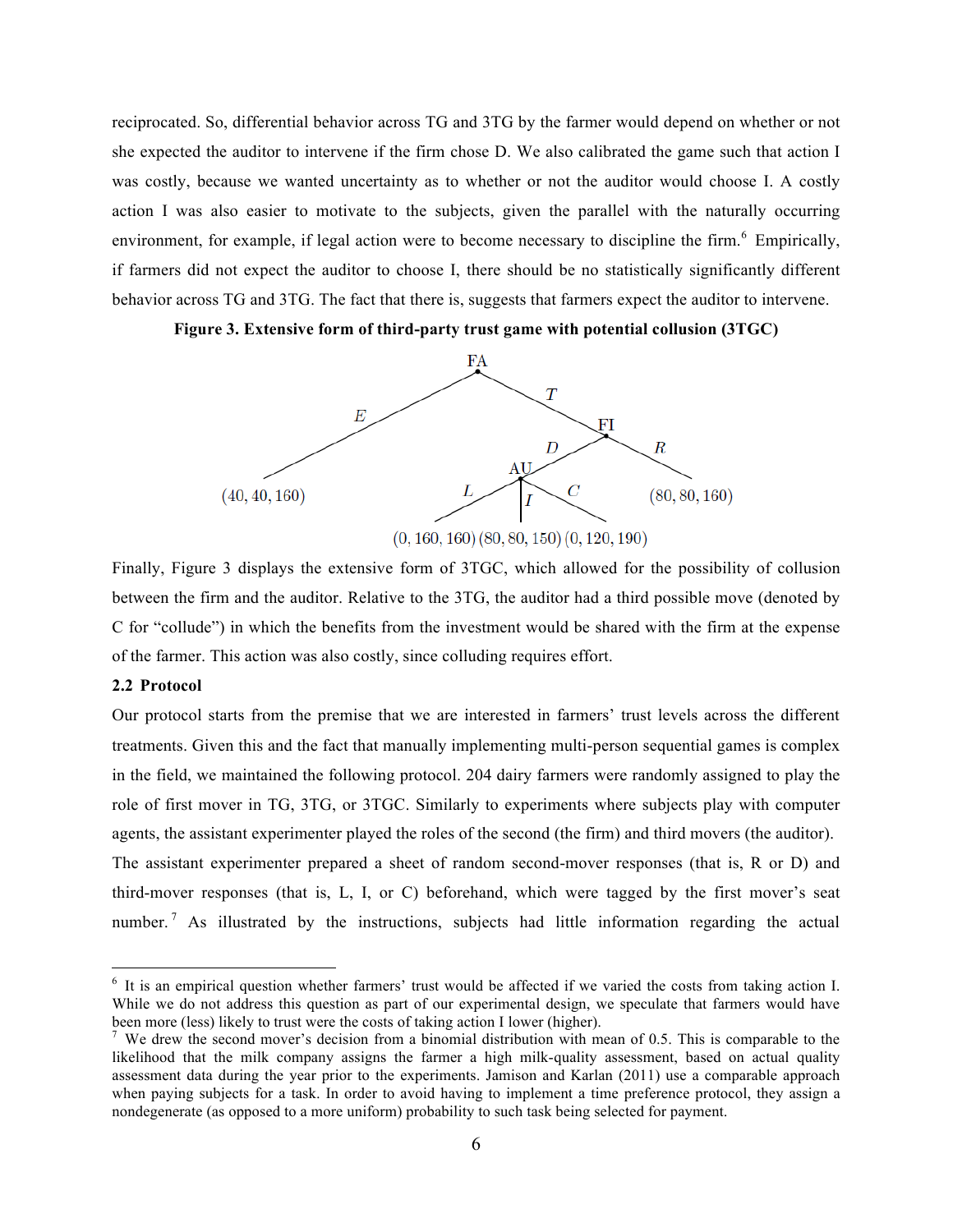decisionmaking process by second and third movers. We consciously chose to withhold such information in order to avoid deception. Subjects were told that the second mover could be another farmer, an employee of the firm, an MCC employee, or some other random person. When applicable, they were also told that the third mover could be thought of as someone who was put in place by the government to monitor the investment fund.

While it is possible that revealing additional details about the second and third movers' natures could have led to different levels of trust, we would expect this shift to occur in all three treatments. Given we identify our main effects across treatments, we do not expect any significant confounding effects.

## **2.3 Implementation**

Each treatment was conducted across two sessions (one in the morning and one in the afternoon; that is, with different subjects) and each session consisted of two rounds of decisionmaking (with the same subjects in the same session). TG had 64 individuals with 31 in session 1 and 33 in session 2; 3TG had 61 individuals with 32 in session 3 and 29 in session 4; and 3TGC had 58 individuals with 28 in session 5 and 30 in session 6. Each individual subject played the same game (TG, 3TG, or 3TGC) twice in the same session (these are the two rounds) in order to test for consistency in decisionmaking.<sup>8</sup> The farmer did not receive feedback between rounds. To mitigate end-of-game effects, farmers were informed that they would play the game more than once, but they were not informed of the exact number of rounds.

In order to increase attendance to the experiments, the following measures were taken. First, we collaborated with the Institute of Policy and Strategy for Agriculture and Rural Development (IPSARD) and the MCCs when recruiting the farmers, since the farmers consider them trusted parties.<sup>9</sup> The collaboration with IPSARD, which is the main agricultural research institute of Vietnam, was particularly important to ensure that farmers saw the experiments as potentially informing policy. Second, we personally invited farmers to attend the experiments using an official letter endorsed by these institutions. Third, we arranged transportation for those farmers who were furthest away from the experiment site. Eventually, 90% of the 204 farmers showed up for the experiment sessions.<sup>10</sup>

As illustrated in Figure 4, each session had the following timeline: (1) registration, (2) instructions, (3) questions and answers,  $(4)$  two rounds of decision-making with no feedback,  $(5)$  a post-quiz, and  $(6)$ payment. The same experimenter conducted all sessions in English with line-by-line translation to Vietnamese by the same trained translator. The assistant experimenter, who was in a separate room (behind the scenes), was also the same across all sessions. In order to mitigate peer effects and maximize subject privacy during decisionmaking, the sessions were conducted in a very large room, which allowed

<sup>&</sup>lt;sup>8</sup> 93% of the subjects made the same decision across rounds.<br><sup>9</sup> The experiment data were kept anonymous from IPSARD and the MCC.<br><sup>10</sup> Attrition was typically due to random circumstances and balanced across treatments.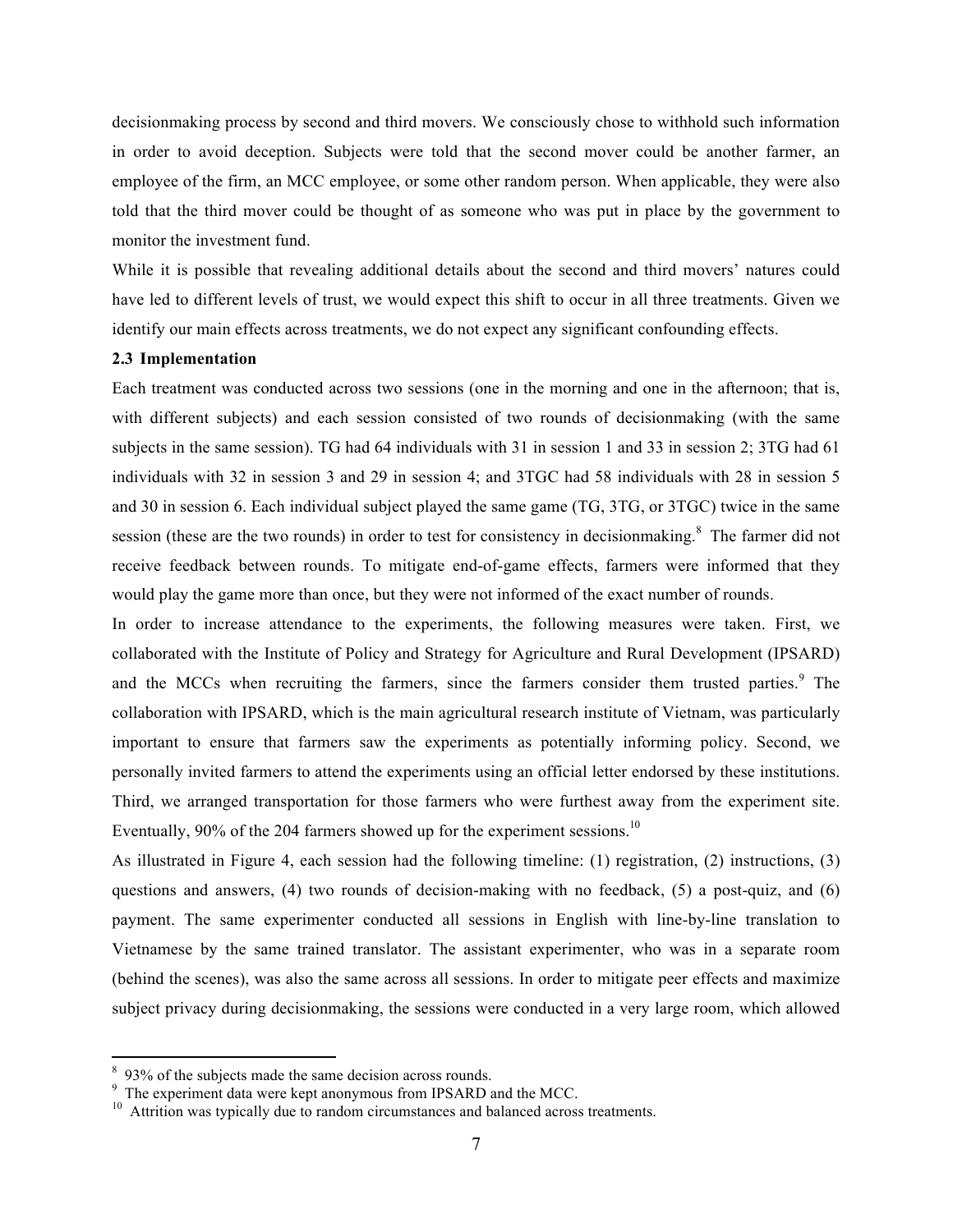for a lot of space between farmers. Furthermore, subjects made decisions behind large voting boxes, which made it impossible to observe peers' decisions. Sessions lasted on average two hours and paid 101,309 VND (standard deviation: 42,126 VND; recall the reported daily income for this sample in footnote 4). Payment was arranged by the assistant experimenter and provided to the subjects in a sealed envelope by the experimenter.



### **2.4 Hypotheses and empirical strategy**

Given the random assignment of subjects to TG, 3TG, or 3TGC and the existence of two rounds of data, we estimate the main treatment effects associated with TG and 3TGC relative to the baseline 3TG by means of the following random-effects Generalized Least Squares (GLS) regression:<sup>11</sup>

 $T_{FA,t} = \beta_0 + \beta_{TG} D_{TG} + \beta_{3TGC} D_{3TGC} + \Sigma_j \beta_{S_j} S_j + \Sigma_k \beta_{M_k} M C C_k + \beta_{R_t} R_t + \beta_{X_{FA}} X_{FA,t} + \nu_F + \varepsilon_{FA,t}$ 

where the dependent variable  $T_{FA,t}$  is whether the farmer chose to trust the firm  $(T = 1)$  or exit  $(T = 0)$ in round t,  $\beta_0$  is a constant term,  $D_{TG}$  takes the value 1 if the subject is in TG,  $D_{3TGC}$  takes the value 1 if the subject is in 3TGC,  $\{S_i\}$  is a set of session dummies for  $j = 1, 2, ..., 6$ ,  $\{MCC_k\}$  is a set of MCC dummies for  $k = 1,2,3,4$ , R takes the value 1 if the subject is in round two,  $X_{FA,t}$  is a set of individual characteristics in round t (we elaborate when discussing the results),  $v_{FA}$  is an individual-specific random effect, and  $\varepsilon_{FA,t}$  is an individual-specific, time-variant error term.

We are interested in the coefficients  $\beta_{TG}$  and  $\beta_{3TGC}$ . Taking the 3TG as the baseline treatment, we would expect  $\beta_{TG} < 0$ , reflecting the fact that introduction of the third party (the auditor) increases farmers' trust towards the firm. We also expect  $\beta_{3TGC} \leq 0$ , reflecting the fact that (perceived) potential collusion (weakly) reduces trust.

<sup>&</sup>lt;sup>11</sup> We cannot estimate the treatment effects in the presence of individual fixed effects since the treatment effects are themselves individually invariant and, thus, will be wiped out by such estimation. Random effects specifications need not be problematic if our randomization was successful. When analyzing the results, we test for this by checking for balance on observable characteristics across treatments.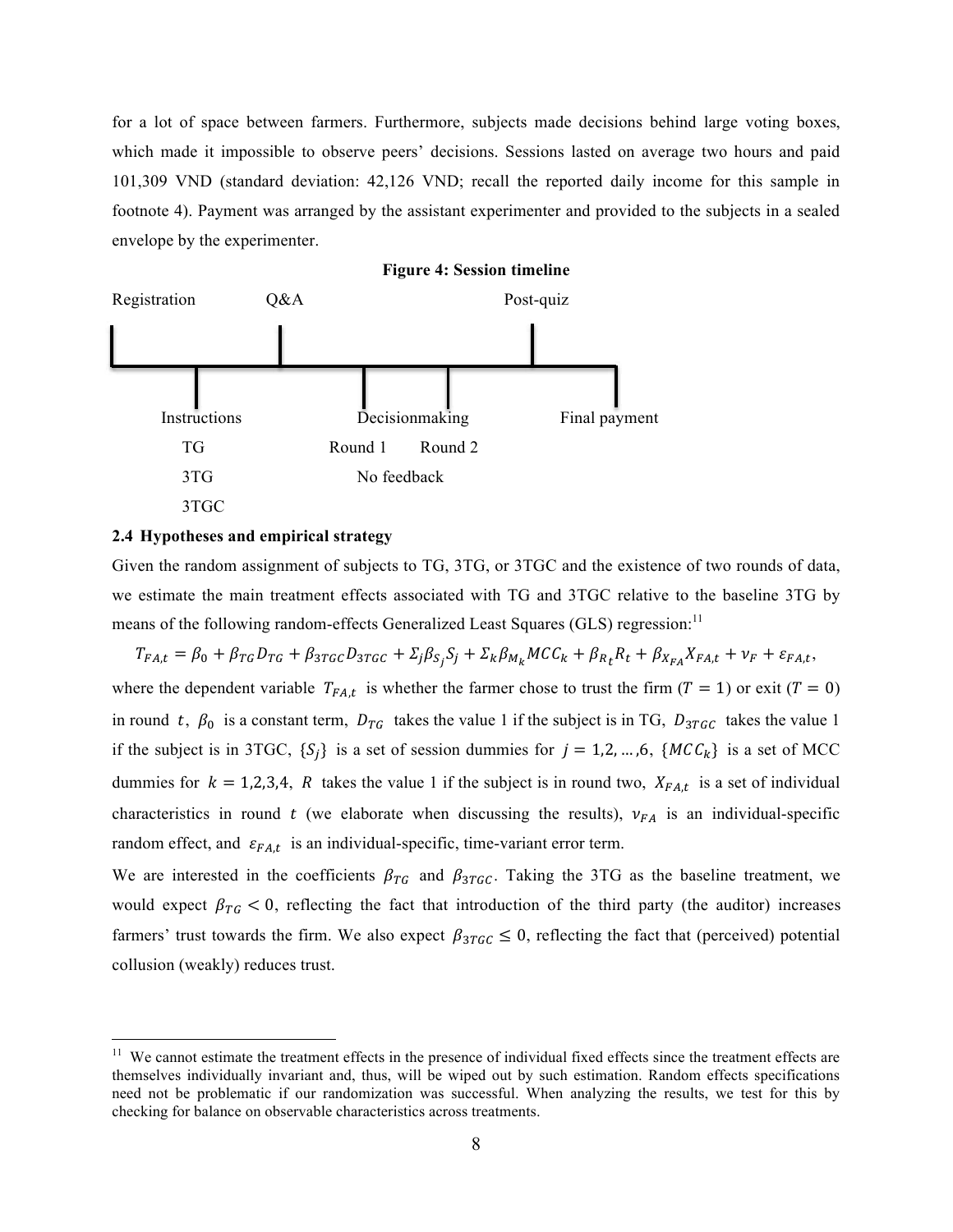### **3. Results**

We start by assessing whether the randomization was successful by looking at the difference in means across TG and 3TG, TG and 3TGC, and 3TG and 3TGC. Table 1 summarizes these differences for some key characteristics. Some of the variables are at the individual (respondent) level and some at the household level. In 5% of the cases, the person responding to the household questionnaire did not coincide with the participant in the experiment. We correct for this in our analysis, as necessary. The individual-level characteristics reported in table 1 are the participant's age (in years), gender (a female dummy), and preferences, which include proxies for trust (a dummy that takes the value 1 if the respondent lent a significant amount of money in the past five years), altruism (a dummy that takes the value 1 if the respondent gave a significant amount of money in the past five years), risk, and time. The risk preference question presented the participant with a choice of hypothetical lotteries that increased the mean and variance for each subsequent option (see Binswanger 1980 for a detailed discussion). The risk proxy is on a scale from 1 to 5, where 1 represents the least-risky lottery chosen. The time preference question presented the participant with a choice of hypothetical options that offered a fixed amount of money today or a larger and growing amount of money one month from today. The respondent is assumed to be patient (a dummy that takes the value 1) if she chose the future amount when it implied a monthly interest rate of 3.5% percent or less.

The household-level characteristics are the household (HH) head's education (in years), the HH size, the number of cows owned (we use this as a proxy for income and wealth since the income data are relatively noisy), the average price received per liter of milk (in thousands of VND), the distance to the closest paved road (in kilometers), and a dummy variable that takes the value 1 if the HH borrowed money during the past five years.

Table 1 suggests that, relative to TG, subjects in 3TGC are significantly more likely to be (1) male, (2) farther from a paved road, and (3) impatient. They are also significantly less likely to have borrowed money in the past five years. In order to control for this potential selection, as indicated in our estimating equation, we will control for these observables when estimating the treatment effects. These variables are what was previously referred to as  $X_{FA,t}$ .

Prior to discussing the main treatment effects, we summarize average trust levels across rounds (1, 2) within treatments (TG, 3TG, and 3TGC) and across sessions within treatments (TG: Session 1, 2; 3TG: Session 3, 4; and 3TGC: Session 5, 6). These statistics are in Table 2. The table suggests that, holding the round fixed, farmers are more likely to trust in 3TG and 3TGC than in TG. However, the session-level statistics show some interesting patterns. When pooling across rounds, there are session-level patterns that get masked. This suggests that it is important to control for session-level dummies when estimating the main treatment effects, as indicated by the estimating equation (recall  $\{S_i\}$ ).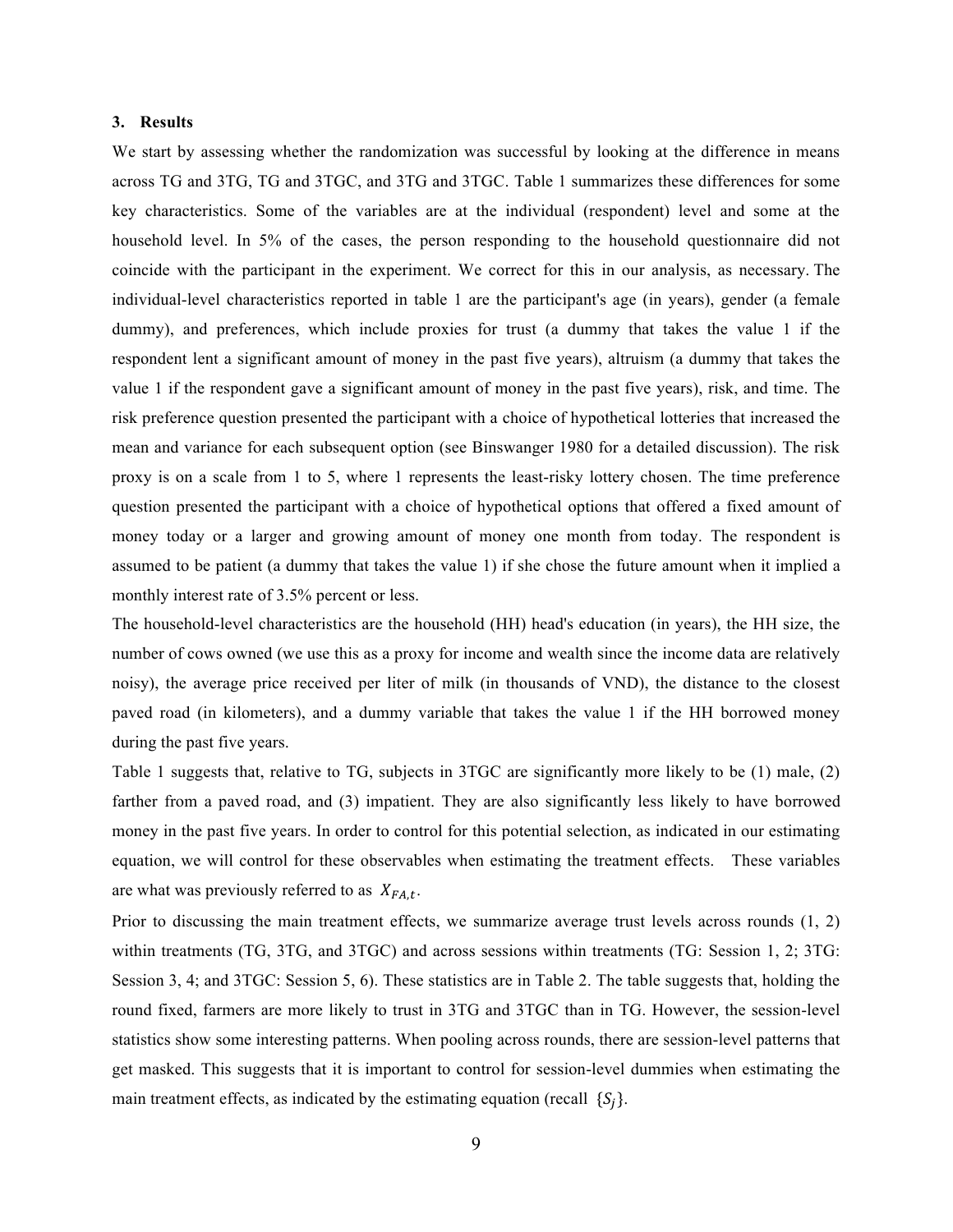|                             | 1: TG        | 2:3TG   | 3:3TGC  | $\varDelta_{12}$ | $\varDelta_{13}$ | $\varDelta_{23}$ |
|-----------------------------|--------------|---------|---------|------------------|------------------|------------------|
| Age                         | $45.43^a$    | 42.62   | 44.29   | 2.81             | 1.14             | $-1.67$          |
|                             | $(1.31)^{b}$ | (1.28)  | (1.35)  | (1.84)           | (1.88)           | (1.86)           |
| Female                      | 0.25         | 0.21    | 0.12    | 0.04             | $0.13*$          | 0.09             |
|                             | (0.06)       | (0.05)  | (0.04)  | (0.08)           | (0.07)           | (0.07)           |
| Education (years)           | 8.70         | 7.83    | 8.36    | 0.87             | 0.34             | $-0.53$          |
|                             | (0.39)       | (0.38)  | (0.40)  | (0.54)           | (0.56)           | (0.55)           |
| Household size              | 4.36         | 4.38    | 4.45    | $-0.02$          | $-0.09$          | $-0.07$          |
|                             | (0.21)       | (0.18)  | (0.19)  | (0.28)           | (0.28)           | (0.27)           |
| Number of cows <sup>d</sup> | 6.98         | 7.23    | 8.05    | $-0.25$          | $-1.07$          | $-0.82$          |
|                             | (0.60)       | (0.57)  | (0.80)  | (0.83)           | (0.98)           | (0.97)           |
| Average milk price          | 6821.51      | 6773.52 | 6854.80 | 47.99            | $-33.29$         | $-81.28$         |
| per liter (Viet dong)       | (91.63)      | (45.80) | (43.11) | (105.70)         | (104.67)         | (62.89)          |
| Distance to closest         | 0.29         | 0.41    | 0.50    | $-0.12$          | $-0.21**$        | $-0.09$          |
| paved road (km)             | (0.06)       | (0.12)  | (0.09)  | (0.13)           | (0.11)           | (0.15)           |
| Borrowed money              | 0.63         | 0.57    | 0.47    | 0.06             | $0.16*$          | 0.10             |
| during past 5 years         | (0.06)       | (0.07)  | (0.07)  | (0.09)           | (0.09)           | (0.09)           |
| Trust <sup>e</sup>          | 0.23         | 0.33    | 0.28    | $-0.10$          | $-0.05$          | 0.05             |
|                             | (0.05)       | (0.06)  | (0.06)  | (0.08)           | (0.08)           | (0.09)           |
| Altruism <sup>f</sup>       | 0.16         | 0.20    | 0.16    | $-0.04$          | 0.00             | 0.04             |
|                             | (0.05)       | (0.05)  | (0.05)  | (0.07)           | (0.07)           | (0.07)           |
| Risk <sup>g</sup>           | 1.88         | 1.97    | 1.76    | $-0.09$          | 0.12             | 0.21             |
|                             | (0.16)       | (0.17)  | (0.15)  | (0.23)           | (0.21)           | (0.22)           |
| Patience <sup>h</sup>       | 0.44         | 0.39    | 0.28    | 0.05             | $0.16*$          | 0.11             |
|                             | (0.06)       | (0.06)  | (0.06)  | (0.09)           | (0.09)           | (0.09)           |

**Table 1. Sample means of basic characteristics by treatment**

 $a<sup>b</sup>$  mean for given treatment group,  $b<sup>b</sup>$  standard error in parenthesis.

<sup>c</sup>  $\Delta ij$  represents the difference in means for treatment group *i* and *j* (i.e., mean<sub>*i*</sub>-mean<sub>*i*</sub>)

Note: \*\*\* p<0.01, \*\* p<0.05, \* p<0.1 based on two-sided *t*-test on difference in means.

<sup>d</sup> We use the total number of cows throughout as a proxy for income and wealth, since the income variable is relatively noisy (income is not different across treatments).

<sup>e</sup> The respondent is trusting if she lent a significant amount of money in the past five years.

 $f$ The respondent is altruistic if she gave a significant amount of money in the past five years.

<sup>g</sup> Based on a framed Binswanger-style lottery on scale 1 to 5 with 5 being the riskiest choice.

 $h$ <sup>h</sup> The respondent is patient if she chose to wait at an implied interest rate of 3.5%.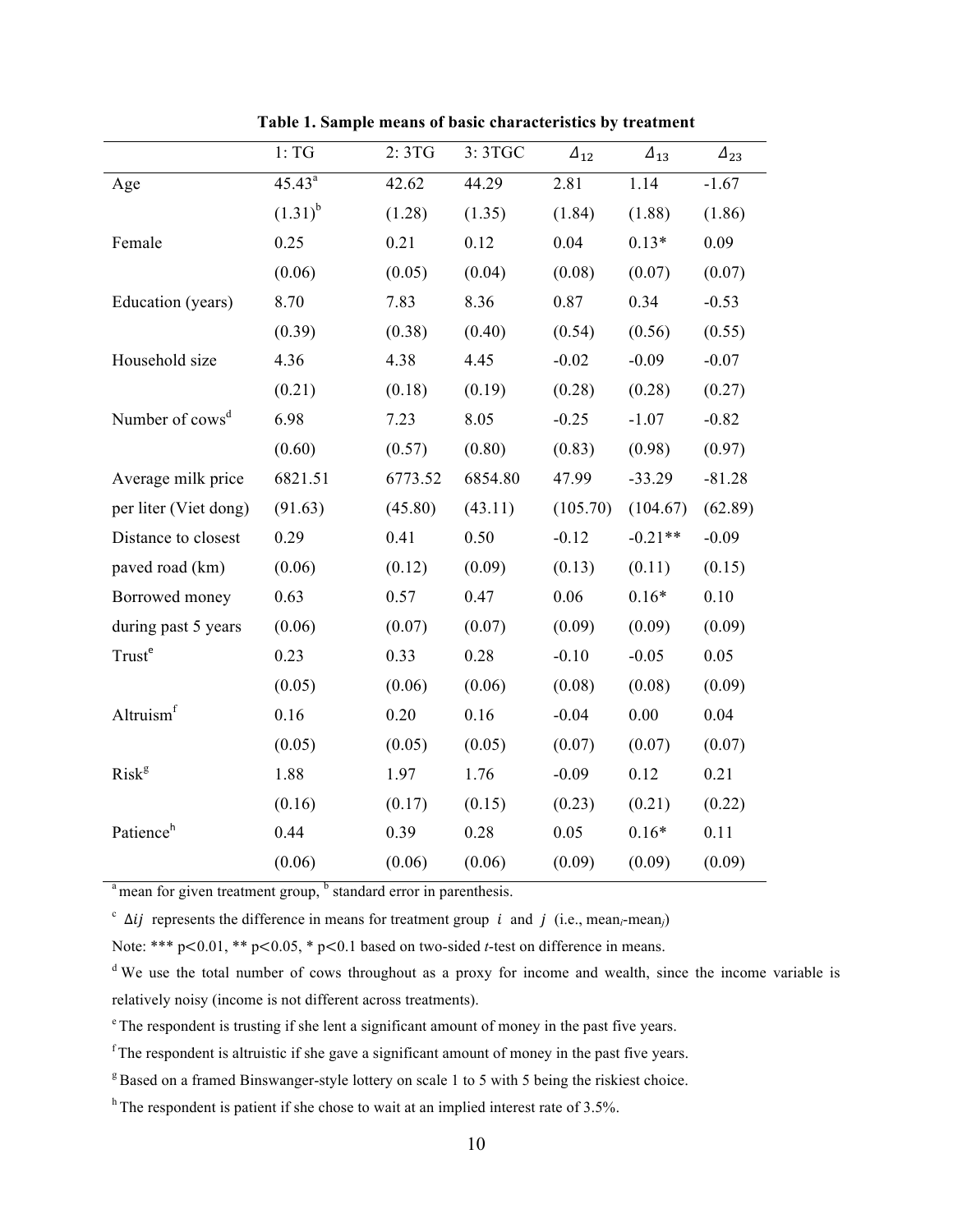| <b>TG</b>         |           | 3TG       |           | 3TGC      |           |
|-------------------|-----------|-----------|-----------|-----------|-----------|
| Round 1           | Round 2   | Round 1   | Round 2   | Round 1   | Round 2   |
| $0.53^b$          | 0.50      | 0.59      | 0.57      | 0.72      | 0.71      |
| $(0.50)^c$        | (0.50)    | (0.50)    | (0.50)    | (0.45)    | (0.46)    |
| Session 1         | Session 2 | Session 3 | Session 4 | Session 5 | Session 6 |
| 0.36 <sup>d</sup> | 0.67      | 0.44      | 0.74      | 0.77      | 0.67      |
| (0.48)            | (0.48)    | (0.50)    | (0.44)    | (0.43)    | (0.48)    |

**Table 2. Mean trust levels<sup>a</sup>**

<sup>a</sup> Recall that there are three treatments: TG, 3TG, and 3TGC with 64, 61, and 58 individuals respectively, each making two rounds of decisions in the same session. <sup>b</sup> Average trust by round. <sup>c</sup> Standard deviation in parentheses. <sup>d</sup> Average trust by session across two rounds (N=31, 33, 32, 29, 28, 30 per round for session 1, 2, 3, 4, 5, and 6 respectively).

Table 3 presents the estimates of the main regression with the decision to trust the firm  $(T = 1)$  or not  $(T = 0)$  as the dependent variable. All specifications take 3TG as the baseline (omitted) treatment and include session-level fixed effects. Specification (1) does not include round fixed effects, MCC fixed effects, or the vector of characteristics  $X_{FA,t}$  (recall previous discussion). Specification (2) adds round and MCC fixed effects. Specification (3) adds  $X_{FA,t}$ . Finally, specification (4) adds other characteristics (age, HH head's education, oldest son's education, HH size, number of cows owned, risk, altruism, and the consistency dummy, which equals 1 if the subject made the same choice across the two rounds) as robustness checks.

In all specifications, it is clear that introduction of the third party significantly increases trust. This effect holds even after controlling for a wide set of covariates including round, session, MCC, and consistency dummies. In fact, even though patient individuals are more likely to trust (this makes sense since trusting represents an investment that pays off over time in this context), this effect does not wipe out the main effect of the third party. The sign of the 3TG dummy is consistent with the prediction in Section 2.4.

On the other hand, the potential for collusion does not significantly reduce trust. While the sign of the 3TGC dummy is negative, as hypothesized in Section 2.4, it is not significant. This suggests that farmers do not perceive collusion between the firm and the auditor as a significant threat. A priori, we expected this effect to be significant. After all, in a context such as this where farmer subjects do not know the second or third movers, they may have expected collusion. However, based on post-discussions with farmers, it seems that the Vietnamese culture tends to trust auditors, especially if instituted by the government. So, after the fact, it is perhaps not surprising that farmers show similar levels of trust in 3TGC as in 3TG.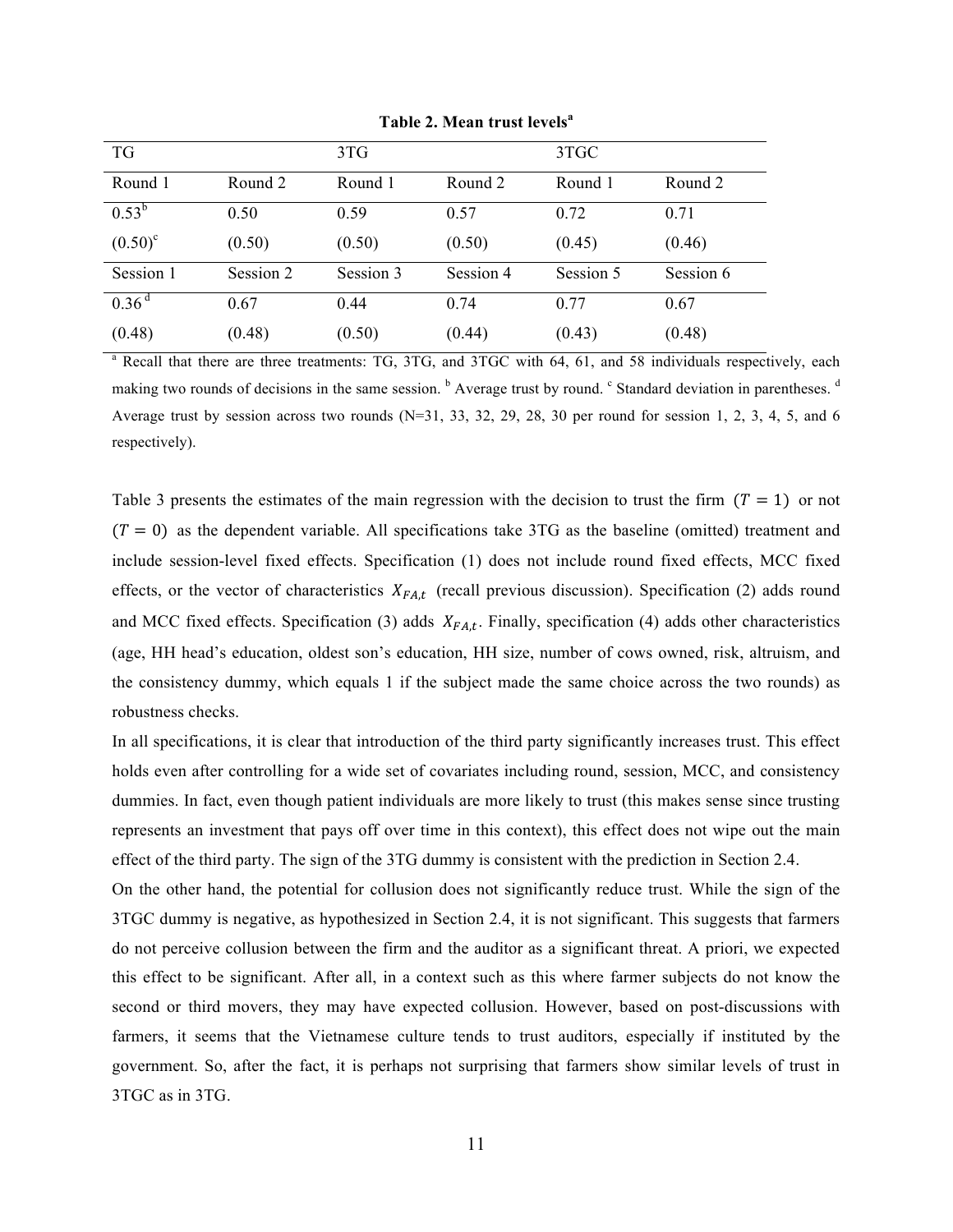|                                  | (1)            | (2)        | (3)            | (4)        |
|----------------------------------|----------------|------------|----------------|------------|
| TG dummy                         | $-0.39***$     | $-0.38***$ | $-0.39***$     | $-0.37***$ |
|                                  | (0.12)         | (0.12)     | (0.12)         | (0.11)     |
| 3TGC dummy                       | $-0.08$        | $-0.07$    | $-0.04$        | $-0.03$    |
|                                  | (0.11)         | (0.11)     | (0.12)         | (0.12)     |
| Female                           |                |            | 0.03           | 0.07       |
|                                  |                |            | (0.09)         | (0.09)     |
| Distance to closest              |                |            | $-0.01$        | 0.01       |
| paved road (km)                  |                |            | (0.04)         | (0.05)     |
| Borrowed money                   |                |            | $-0.05$        | $-0.07$    |
| during past 5 years              |                |            | (0.07)         | (0.07)     |
| Patience                         |                |            | $0.16**$       | $0.18**$   |
|                                  |                |            | (0.07)         | (0.07)     |
| Constant                         | $0.74***$      | $0.69***$  | $0.73***$      | $0.76***$  |
|                                  | (0.08)         | (0.10)     | (0.12)         | (0.26)     |
| Overall R-squared                | 0.10           | 0.11       | 0.15           | 0.19       |
| Observations                     | 366            | 366        | 364            | 358        |
| Individuals                      | 183            | 183        | 182            | 179        |
| Round/MCC dummies                | N <sub>o</sub> | Yes        | Yes            | Yes        |
| Additional controls <sup>b</sup> | No             | No         | N <sub>o</sub> | Yes        |

**Table 3. Panel estimates of treatment effectsa (dependent variable: 1= farmer trusts the firm)**

<sup>a</sup> 3TG is the omitted/baseline treatment. Effects are based on a random-effects GLS panel with session-level dummies included in all specifications. Standard errors in parentheses. \*\*\*  $p<0.01$ , \*\*  $p<0.05$ , \*  $p<0.1$ .

b Additional controls: age, HH head's education, oldest son's education, HH size, number of cows owned, risk, altruism, and the consistency dummy.

# **4. Conclusion**

We conducted three framed trust games using contract dairy farmers in rural Vietnam in the role of first mover to assess the impact of (perceived) potential collusion on trust in third-party arrangements.

We find that overall farmers respond strongly to the introduction of a third party: They are more likely to trust in 3TG relative to TG. These findings corroborate with existing findings on third-party enforcements such as Volan (2011). However, somewhat surprisingly, the potential for collusion does not significantly reduce the propensity to trust. This may be due to the framing of the third party as an "auditor" – a term that seems to exude trust in the Vietnamese culture.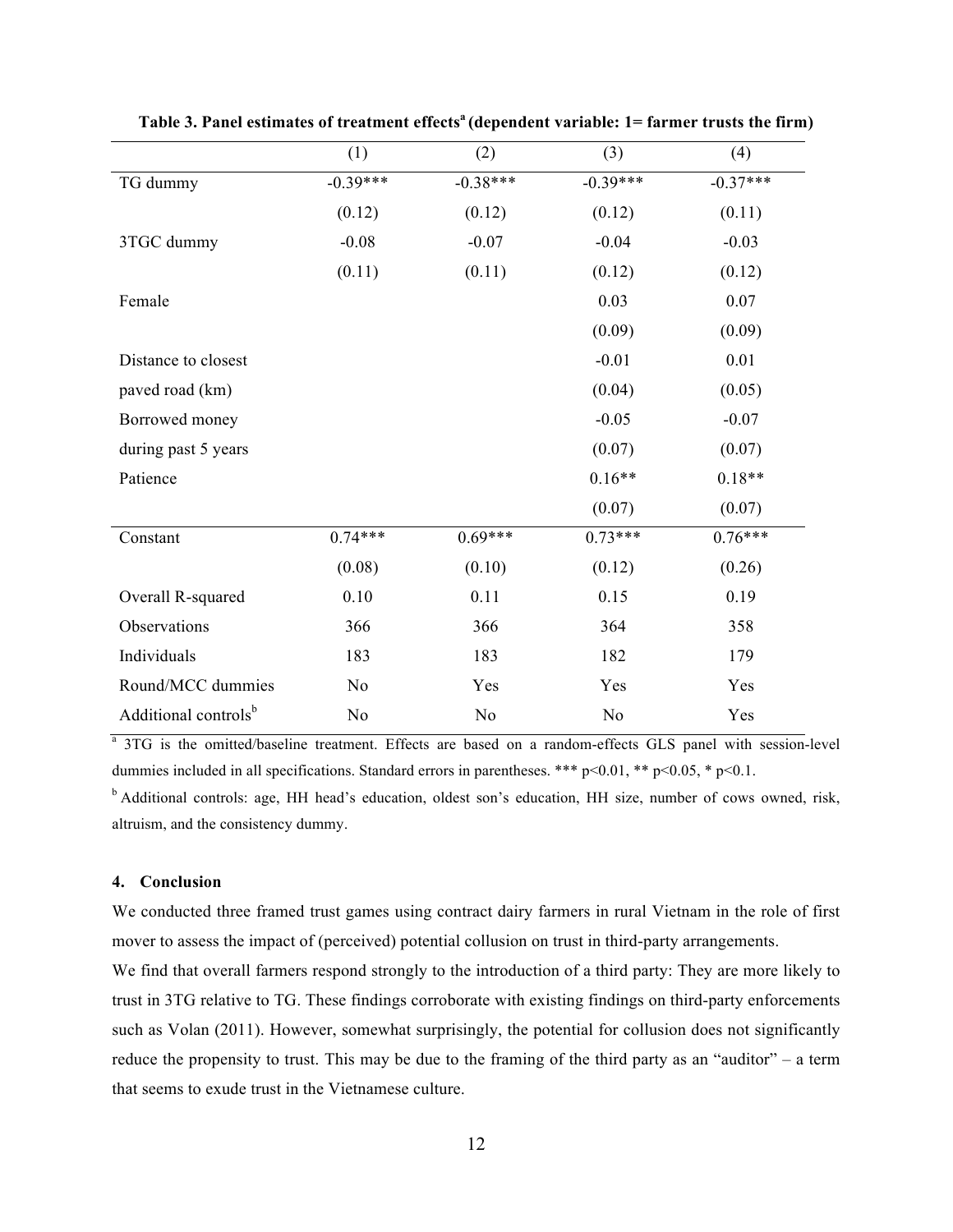Our study is part of a larger research project in which an actual third-party contract arrangement is being implemented using RCTs. Given the subjects in these FFEs are a subsample of those in the RCTs and the FFEs were framed as an investment with the contracting firm, we can infer some external validity from our findings. Specifically, the FFEs enable us to assess a priori whether the proposed third-party arrangement at the RCT level is likely to be successful at improving the relationship between the farmers and the contracting firm.

We can thus extrapolate two main conclusions from these experiments. First, the third-party quality assessment is likely to improve the naturally-occurring relationship between the firm and the contract farmers. Second, if farmers perceive the third party as a government-instituted, independent auditor, they are unlikely to be concerned about potential collusion. Of course, some of these effects may be mitigated by the size of contracts (stakes), which tend to be greater in the day-to-day environment.

## **5. References**

Berg, J., J. Dickhaut, and K. McCabe. "Trust, Reciprocity, and Social History." *Games and Economic Behavior* 10(1), 1995, 122–142.

Binswanger, H. P. "Attitudes Toward Risk, Experimental Measurement in Rural India." *American Journal of Agricultural Economics* 62(August), 1980, 395–407.

Boselie, D., S. Henson, and, D. Weatherspoon. "Supermarket procurement practices in developing countries: redefining the roles of the public and private sectors." *American Journal of Agricultural Economics*, 85(5), 2003, 1155-1161.

Cox, J. C. "How to identify trust and reciprocity." *Games and Economic Behavior* 46(2), 2004, 260–281.

de Janvry, A., M. Fafchamps, and E. Sadoulet. "Peasant household behaviour with missing markets: some paradoxes explained." *Economic Journal* 101(November), 1991, 1400-1417.

Dulleck, U., R. Kerschbamer, and M. Sutter. "The Economics of Credence Goods: An Experiment on the Role of Liability, Verifiability, Reputation, and Competition." *American Economic Review* 101(2), 2011, 526–555.

Fafchamps, M.. *Market Institutions in Sub-Saharan Africa: Theory and Evidence*. Cambridge, MA: The MIT Press, 2004.

Glover, D. "Increasing benefits to smallholders from contract farming: problems for farmers." *World Development* 15(4), 1987, 441-448.

Gow, H. R., and J. F. M. Swinner. "Up- and Downstream Restructuring, Foreign Direct Investment, and Hold-up Problems in Agricultural Transition." *European Review of Agricultural Economics* 25 (3), 1998, 331–350.

Harrison, G. W., and J. A. List. "Field Experiments." *Journal of Economic Literature* 42(4), 2004, 1009– 1055.